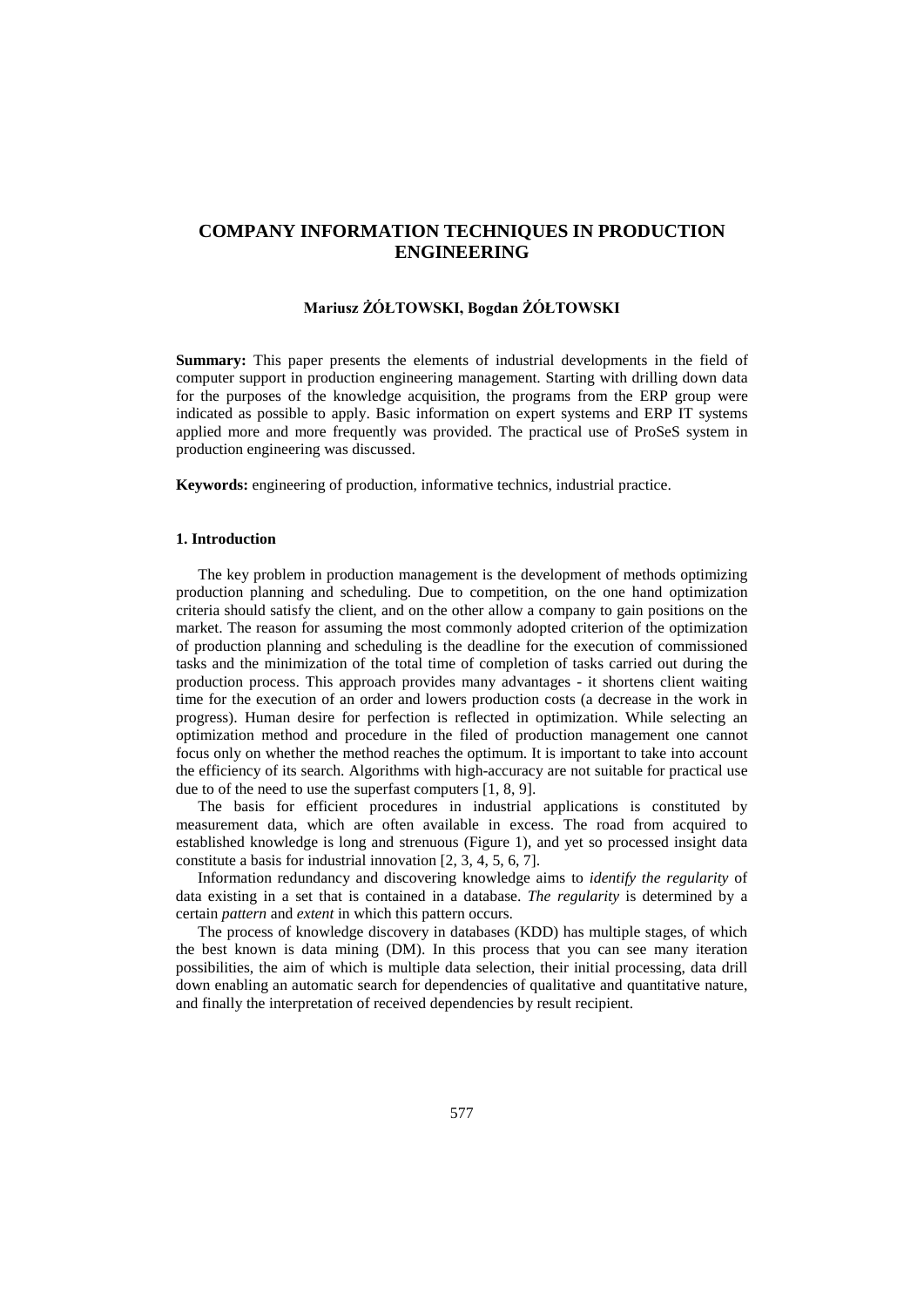

This paper is dedicated to the general characteristics of the issue of production management and the description of capabilities of a specific program - ProSeS. The aim of this article is a brief presentation of the issue of production management and advantages of most of the features of the program that help to solve the aforementioned problems. The proposed ProSeS program forming an entire IT system functions effectively in many Polish enterprises engaged in plastics processing and treatment of metals.

The program described herein is based on an expert system. In this system, knowledge and practical experience saved by a knowledge engineer as frames, slots for computer and used for the creation of consulting systems are important and crucial.

### **2. Systems for production management**

In recent years, the concept of the integrated production management has found widespread applications. These are varieties of systems of MRP/ERP classes, which in practical applications are growing in popularity, and their application solves many problems in an enterprise. ProSeS program works based on production management system of ERP class (*Enterprise Resource Planning*).

The most important feature of ERP systems enriching their functionality is the presence of financial modules allowing production planning and control not only on the basis of qualitative and quantitative indicators, but also value indicators. In addition, ERP systems are complementary of the MRP II system in terms of supporting additional functions (realized by separate applications), for example contacts with suppliers, distributors and customers. The core of the entire ERP system is a central database, which individual applications exchange data with and which the performance of the entire system is based on. The database collects and stores data from the different areas of enterprise business. The use of one database streamlines the flow of information between all areas of business activity of a company. The source of data for the base and its users are organizational units (i.e. applications operating in them) in different functional divisions of an enterprise. In ERP database, new data is entered only once in one spot. Their entry entails an automatic update of all related data. In practice, the construction of such a universal database, combining data from different applications, proves to be difficult in the case of a large company mainly due to a significant degree of defragmentation of information generated in an enterprise and different levels of its detailness. Therefore, in ERP systems a big emphasis is put on proper definition of the interfaces for information exchange between applications and the database [1].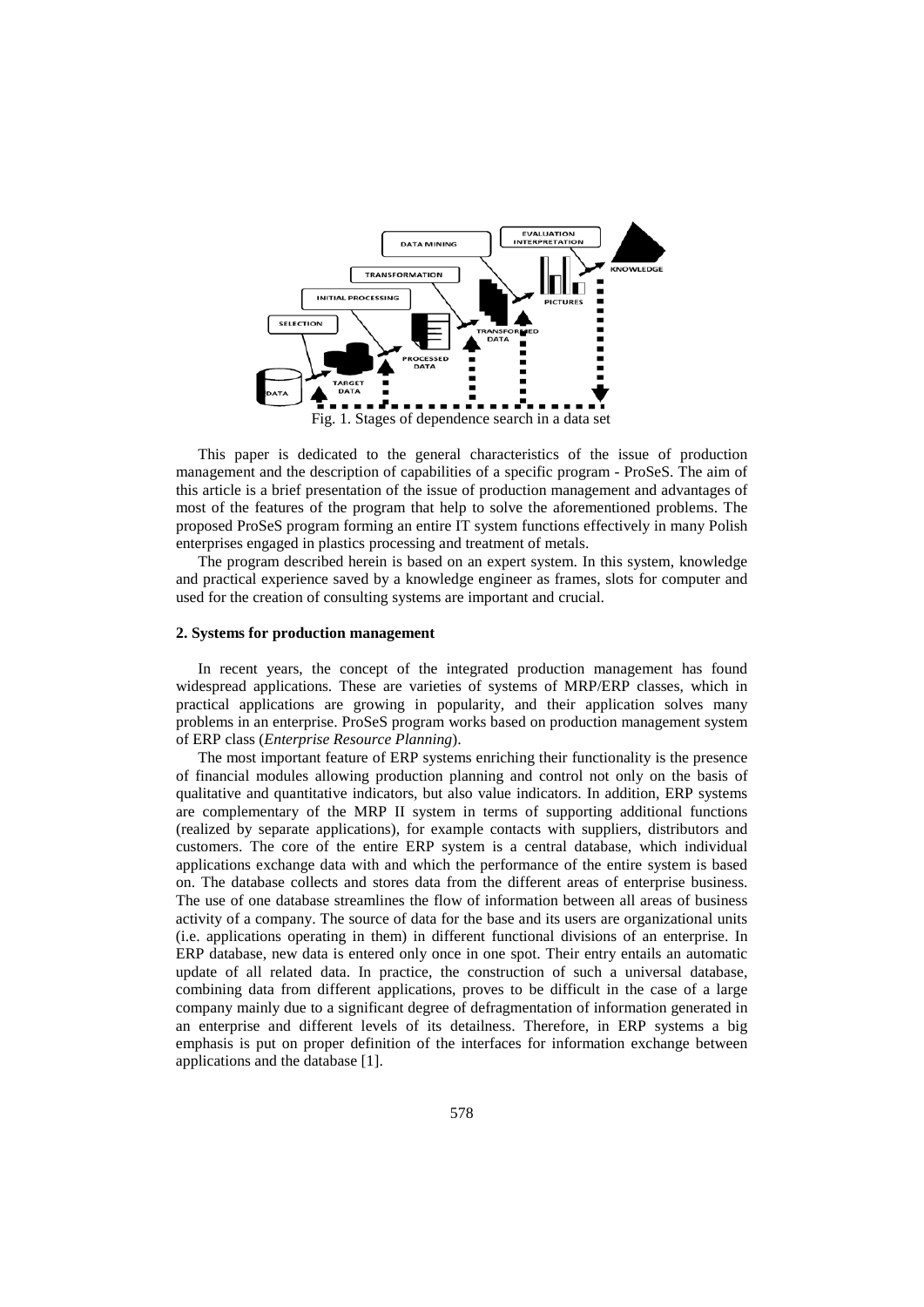Modern IT solutions evolve (Fig.2), going from the class of economic event record in the direction of controlling and accounting enabling strategic planning, company finance control, distribution and personnel management, production planning, reporting to management boards and external institutions.

#### **IC (Inventory control)**

IC – systems for stocks economy management, developed in the late 1950s. They were the first systems supporting management. The first systems were developed with a view to reduce storage costs.



#### **MRP (Material Requirements Planning)**

MRP method (Material Requirements Planning) has its origins in the late 1950s, when its first version was developed. Fundamental concepts of various techniques gathered under the name of MRP were already known. However, they could not be fully applied in previous years without data processing by modern computers with a large operating memory. MRP method calculates the exact amount of materials and the schedule of deliveries so as to meet the ever changing demand for various products, including more than one factory. In its later versions direct orders from end-users and dealers, sales and production forecasts, stocks status, accounting and invoice records are taken into account.

Systems of this type enable to obtain up-to-date lists of parts and subassemblies of products. They use data from the stock records (semi-finished products, finished products). Systems provide material demand for planned production order in terms of quantity and value. They generate scheduled purchase and production orders, and they allow to control production realization in terms of type, quantity and deadline and to optimally control the stock.

# **MRP II**

MRP II (Manufacturing Resource Planning) – the most commonly used method today. This is a complex system for planning the production process, which facilitates the coordination of corporation operation, also in the case of a dispersed structure. MRP-2 model, compared to the previous one, was enhanced with elements related to the sales process and supporting the decision-making process at strategic levels of production management. As development progressed, MRP specification included further areas of company business, gradually becoming a complex tool. In MRP-2 model, it covers all the spheres of business management related to production preparation, its planning and control, as well as sale and distribution of manufactured goods. Apart from materials related directly to production, MRP-2 also takes into account supplementary materials, human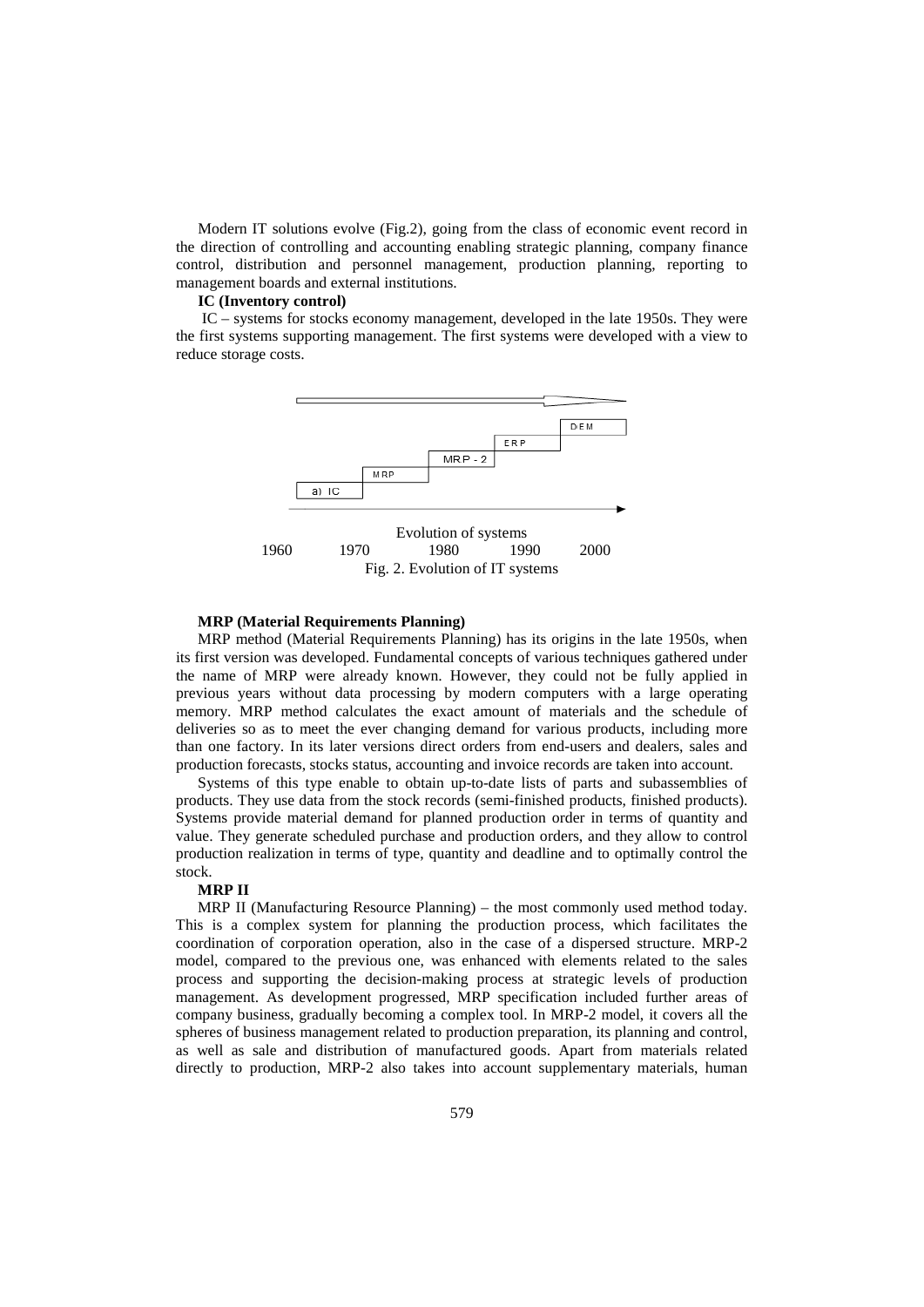resources, money, time and fixed assets. Every few years analyses called "MRP-2 Standard System" are made.

**MRP-2 Standard System** describes the following functions:

- Sales and Operation Planning SOP,
- Demand Management DEM,
- Master Production Scheduling MPS,
- Materiel Requirement Planning MRP,
- Bill of Material Subsystem BOM,
- Inventory Transaction Subsystem INV,
- Scheduled Receipts Subsystem SRS,
- Shop Floor Control SFC,
- Capacity Requirement Planning CRP,
- Input/Output Control; Purchasing PUR,
- Distribution Resource Planning DRP,
- Tooling Planning and Control TPC,
- Financial Planning Interface MCFPI,
- Simulation SYM,
- Performance Measurement PMT.

## **ERP**

The next step in the development of MRP method is ERP (Enterprise Resource Planning), by many simply called MRP III (Money Resource Planning). ERP is considered to be the specification of the 1990s. ERP is a system embracing all the production and distribution processes which integrates various areas of enterprise activity, streamlines the flow of information critical for its functioning and allows a rapid response to changes in demand. ERP method covers the following areas:

- *customer service* customer database, order processing, specific order service (products on request), electronic transfer of documents (EDI),
- *production* warehouse service, production cost estimation, purchases of raw materials and materials, production scheduling, managing product changes (such as making improvements), forecasting production capacity, determining the critical level of resources/stocks, production process control (e.g. tracing the product in manufacturing plants), etc.,
- *finance* bookkeeping, controlling the flow of accounting documents, preparing financial reports in accordance with the expectations of different recipient groups (e.g. the division into the head office and branches).

All currently offered fully integrated management systems partly realize the concepts of MRP/ERP. Used properly, modern fully integrated IT system for management is not only a hardware and software environment, but primarily fixed and condensed vast knowledge on management and business venture environment.

#### **DEM**

DEM (Dynamic Enterprise Modeller) – this is an innovative solution introduced in 1996 by Baan. This relatively young solution provides a set of integrated tools for dynamic modelling of company structure enabling direct transition from a company model to a finished application and menu for individual users. This System is simply an extension to ERP system, with an automatic implementation of changes taking place in the company. The management can thus track these changes and adjust accordingly.

A comparison of systems occurring in Poland is difficult due to limited information. According to the presented information an attempt to compare the systems can be made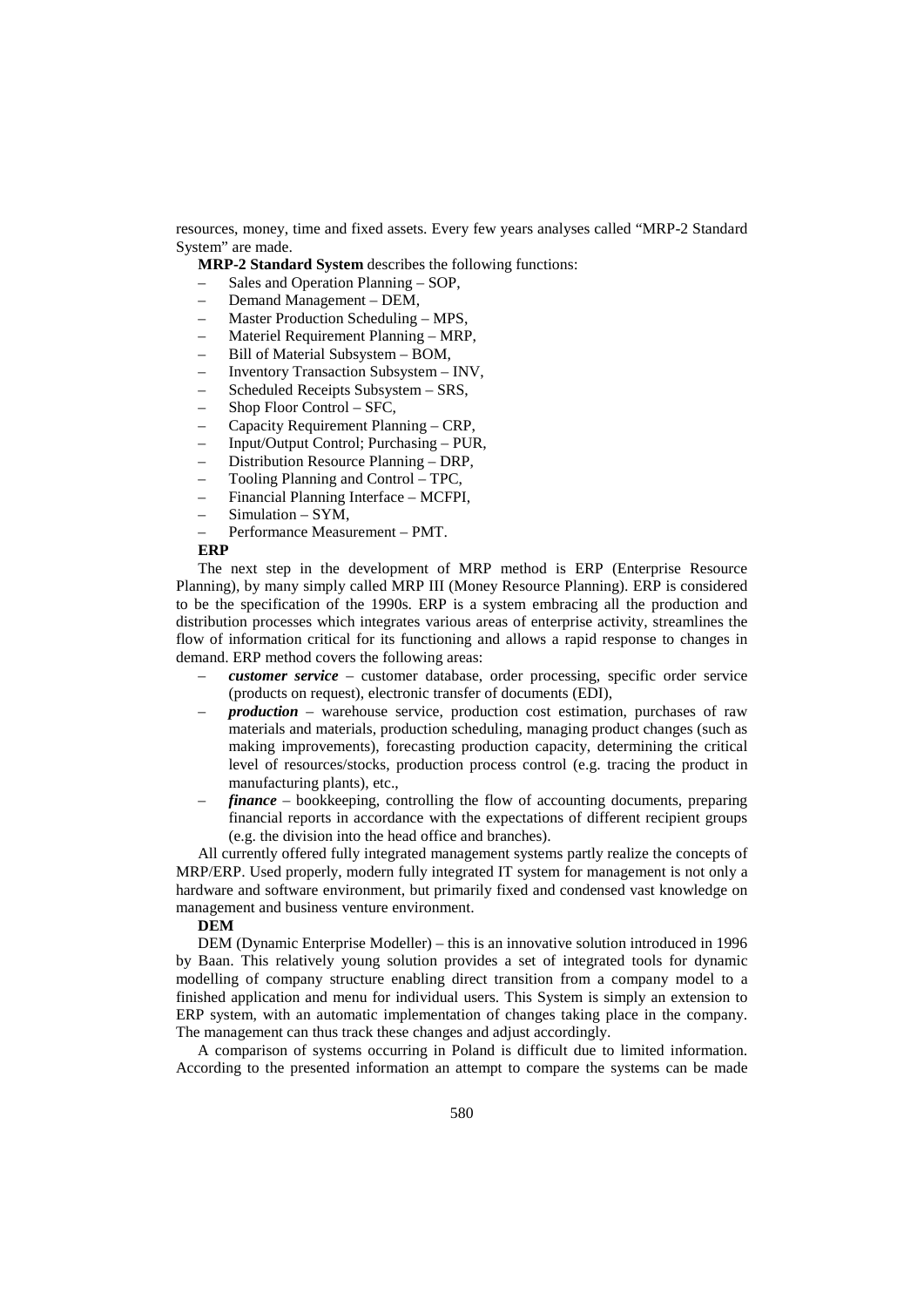(Figure 3) with respect to the class in which they work. This is a very important criterion which determines system modernity. Based on the materials contained herein, this stems from the evolution of information technology.



Fig. 3. The chart of offered and applied IT systems by companies in Poland

### **3. Expert system structure in production management**

Basic areas of using expert systems in production systems involve functions they may perform, that is: consultant, modelling tool, expert in various specialized fields.

Expert systems use rules of "IF THEN" type. A database contains specific facts in the subject matter, which are used by an element of the knowledge base. Before applying the rule, the elements of its conditional part must be presented in the database. The application of the rule gives rise to new facts that update the database. The requesting machine controls the reasoning process by adjusting facts from the database to conditions of rules, and then examining the conclusions of rules as bases for the next rule. This is the so-called "forward chaining". "Backward chaining" can also be experienced; it is based on the designation of premises from assumed conclusions - from targets to elementary facts.

Considering the structure of an expert system in greater detail, the following key features can be distinguished:

- knowledge base i.e. a set of rules,
- database i.e. data on an object,
- inference procedures inference machine,
- explanation procedures explain inference strategies,
- dialog control procedures input/output procedures enable to formulate tasks by a user and forward a solution by the program,
- procedures for extending and modifying knowledge the acquisition of knowledge.

The construction of an expert system is facilitated by specially constructed skeletal expert systems (*expert system shell*) [2]. Such systems have an empty knowledge base and an empty database and complete other items [1].

The term "expert" is intuitively understood as a man with well established knowledge and experience in a given field and the authority. Assessment made by an expert on the one hand depends on his or her knowledge and experience, and the other on a subjective sensation related to the results of his or her professional experience, current trends in the approach to the issues requiring a solution, etc. These problems affect the direction of research, and applied methods of testing and result analysis. The process of selecting experts, based on such subjective feelings, and evaluations generated by them require careful realization and thorough verification.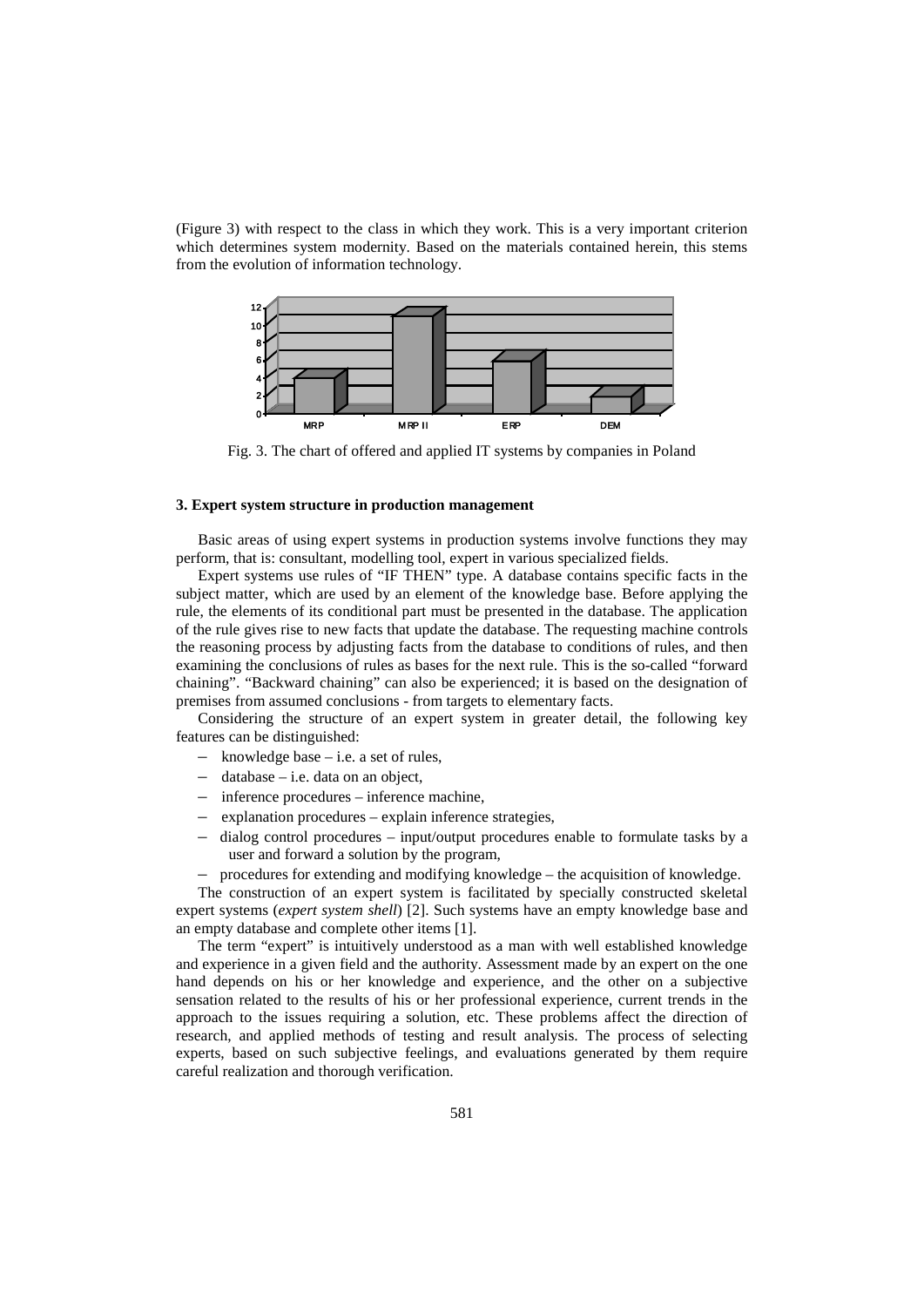The main reason for resorting to expert systems is the awareness that knowledge on the considered problem is neither complete nor entirely certain. With regard to diagnostic expert systems, this takes place when diagnostic inference may not be sufficiently reliable as a result of logical inference carried out on the basis of object construction analysis, principles of its functioning and the results of conducted observations and measurements.

Such situations take place especially during the preparation of guidelines by a designer (e.g. instructions, projects of diagnostic equipment) for service diagnosing (the location of damage).



Fig. 4. A general scheme of using an expert system in diagnostics

In diagnostic system structure considered so far it was assumed that a set of tested traits of an object is known, reference values enabling an elaboration of results of checks established, and a diagnostic relation for logical inference on the condition of the tested object unambiguous. However, if these conditions are not fully fulfilled, the need to appoint an expert (expert team) appears. His or her actions will help to establish a reliable diagnostic relationship between the condition of an object and its symptoms. For this purpose, certain means for the implementation of expert actions composing an expert system (ES) are necessary. In conjunction with a diagnostic system enabling object testing a diagnostic expert system (DES) arises, whose links with the environment are shown in Figure 5.



Fig. 5. IT connections in a diagnostic export system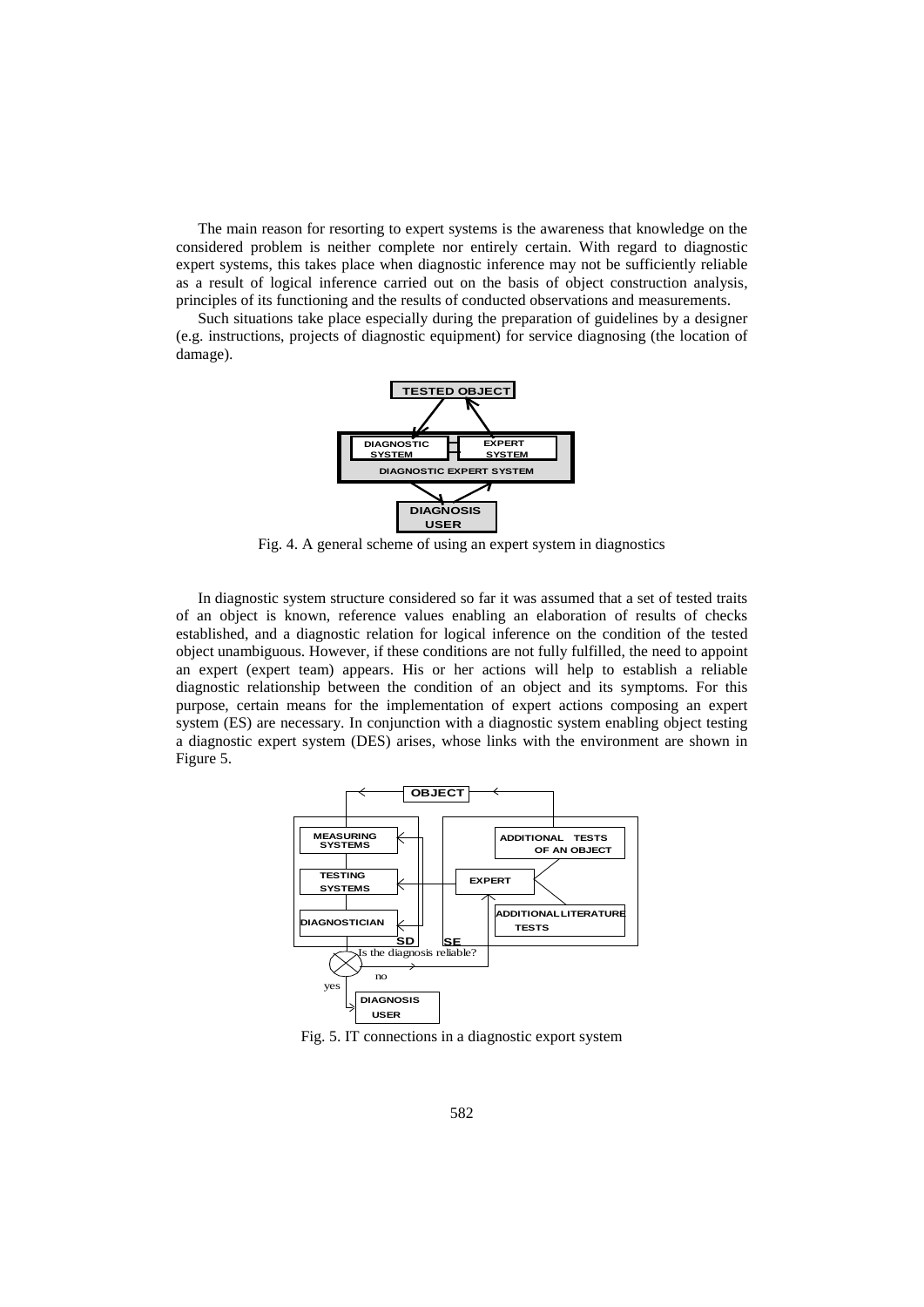Diagnostic expert system operation can be described as follows: if the diagnosis established by the diagnostic system does not meet user requirements (e.g. is false), a user asks for the assistance of an expert, who, using the additional information, recommends changes in the diagnostic process (the examination of other properties of an object, other reference values, other diagnostic relationship), which gives a more reliable diagnosis. From the point of view of the circulation of information, loopback closed with an expert system occurs in a diagnostic system.

The primary task of a diagnostic expert system is an indication to a user of diagnoses possible failures of an object based on the observed symptoms and causes of their occurrence, or possibly ways of their removal. In order to achieve this task, the system enables to create diagnostic knowledge, using various sources of information. These are:

1 – literature tests; they allow to determine what we do not know. It should be noted that the source of information in this respect can be, in addition to scientific papers, manuals, protocols of complaints and test results of both an object for which the diagnostic system was elaborated and other objects belonging to the same class;  $2 -$  the analysis of object construction and functioning; 3 – experimental tests, supplementing or verifying already acquired knowledge on the object and its diagnosing. These tests can be simulated or modelled, conducted in laboratory or exploitation conditions.

Obtained diagnostic knowledge is used in co-operation with an expert so as to:

- create a set of possible failures of an object and a set of their symptoms on the basis,
- obtain a determination of dependence between a symptom and a failure from experts through interview (i.e. in the form of a questionnaire). The obtained connections can be saved with the help of the so called *base charts of knowledge representation*,
- verify these results by experimental tests, conducting various diagnostic experiments.

The final result of these activities is the creation of inference rules in the form of an implication: **"If {x} then y"**; where x stands for "conditions" and y for "conclusions". These rules are different from the diagnostic relations in that:

- they entail uncertainty characterized by degrees of certainty since both the facts and inference rules based on them of are not entirely certain;
- inference rules may be simple, in the form of implications: **If x then Ei,** or complex, in the form: **If x then E<sub>i</sub>** or **E<sub>j</sub>** ( $i \neq j$ ).

The creation of inference rules, that is implications combining symptoms ("conditions") and diagnosis ("conclusions") requires a collection of many pieces of information on an object, determination of the way they can be obtained, and, in particular, a selection of interesting symptoms, which may narrow down the indeterminateness of an object. Related problems can be combined in the following, related modules:

- 1. diagnostic information collection module (knowledge acquisition),
- 2. module of controlling the dialogue with a user,
- 3. inference rule creation module,
- 4. diagnostic knowledge base module.

The first one involves a set of measuring apparatus and transducers to generate data. The second one concerns the selection of signs, symptoms and conditions of an object (possible damage), which should be studied and determined. The third module includes a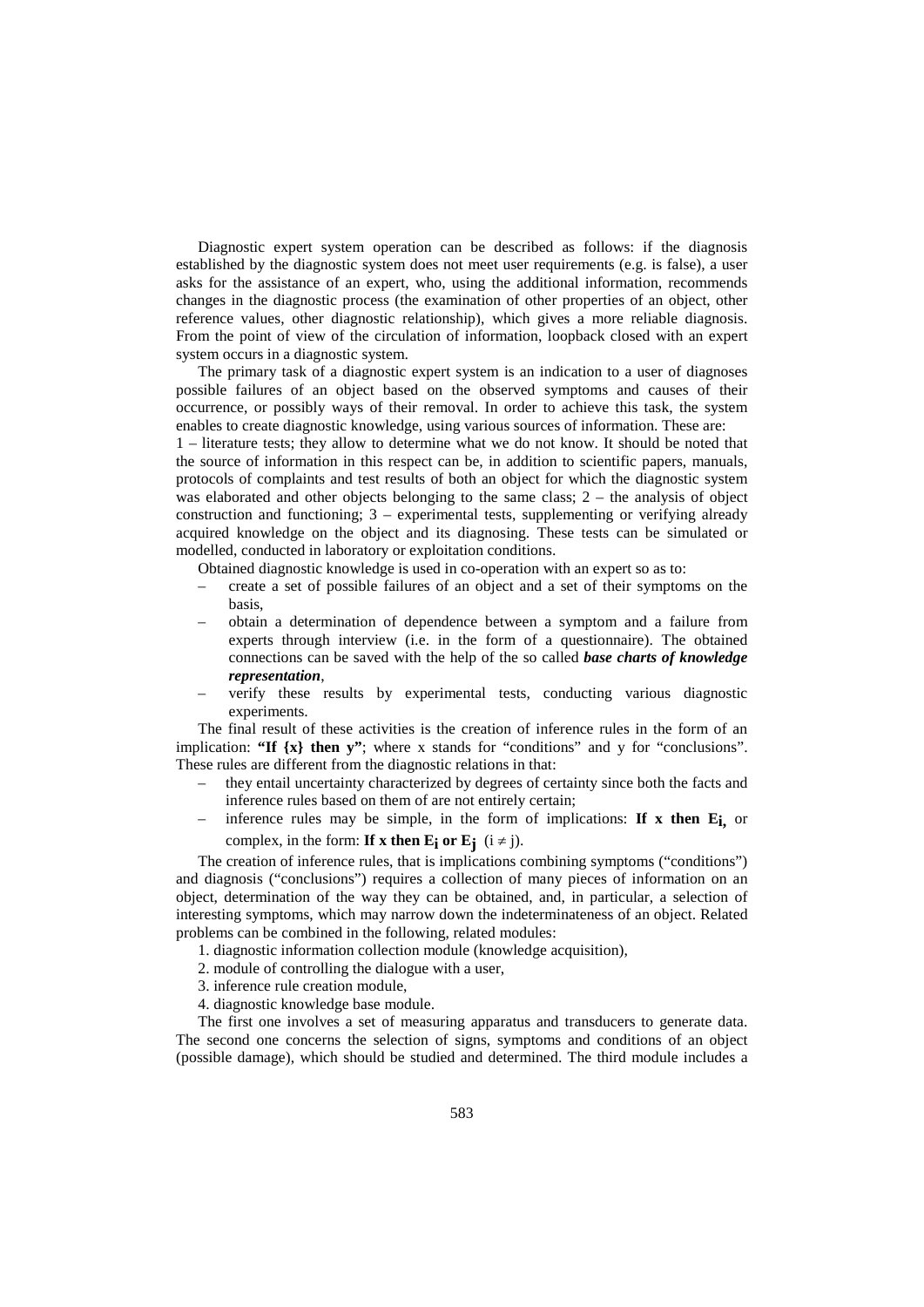methodology for developing the relationship more accurately and certainly connecting the observed symptoms with object condition.

The results obtained in the course of literature tests (including the design data on the object), experimental tests (including data on the exploitation), and inference results and their verification are collected in knowledge base module and used in subsequent operations performed by the system.

## **4. Expert systems in production management**

Expert systems are applied in different areas of manufacturing activities of man. They are used primarily when the actual situations in an enterprise are difficult to define and formalise through the construction of a purely mathematical models.

Expert systems are also adequate resources for planning and controlling the production cycle, gaining increasing recognition and popularity. They constitute problem-oriented computer programs supporting the decision making process.

In many cases, the object of extensive and intensive tests conducted in this area of research is the integration of common techniques of computer support with expert systems. Systems of computer planning and production control support are most frequently applied at present. They use the achievements of three scientific disciplines: artificial intelligence, operation tests and control. Hybrid models linking models of closed networks of lines with expert systems [4] and systems that are a combination of Petri networks and an expert system [3] are a good example.

# **4.1. Planning**

Subprogram PLANNING enables to schedule tasks effectively. With current information, it is possible to eradicate the "bottleneck"" even before their appearance. The change of plans during the execution of orders automatically takes into account nominal data of the tool. Each order is shown as a coloured bar; red colour indicates that the order in question cannot be completed in the expected time. Bars can be moved freely in a calendar, finding optimal time for a machine to complete the task on time. An additional benefit is an instant review of free capacity.

### **4.2. Picture of the hall**

The main program window shows all the machines in the hall as large icons and current machinery condition as small icons (pause, changeovers, boot, automatic operation, end of task, failure, service). Practically every client in the planners' room has a monitor or TV with a large screen diagonal, which by default shows the PICTURE OF THE HALL. This enables constant control of the basic conditions of machinery and quick response in the event of irregularities. Creating a program, the client decides what information should appear on the home screen.

## **4.3. PC terminal**

There is a possibility of order update directly on machines with the help of service terminals, touch screens and mobile panels. This enables efficient and effective order changes, entering the causes of deficiencies, downtime, as well as registering and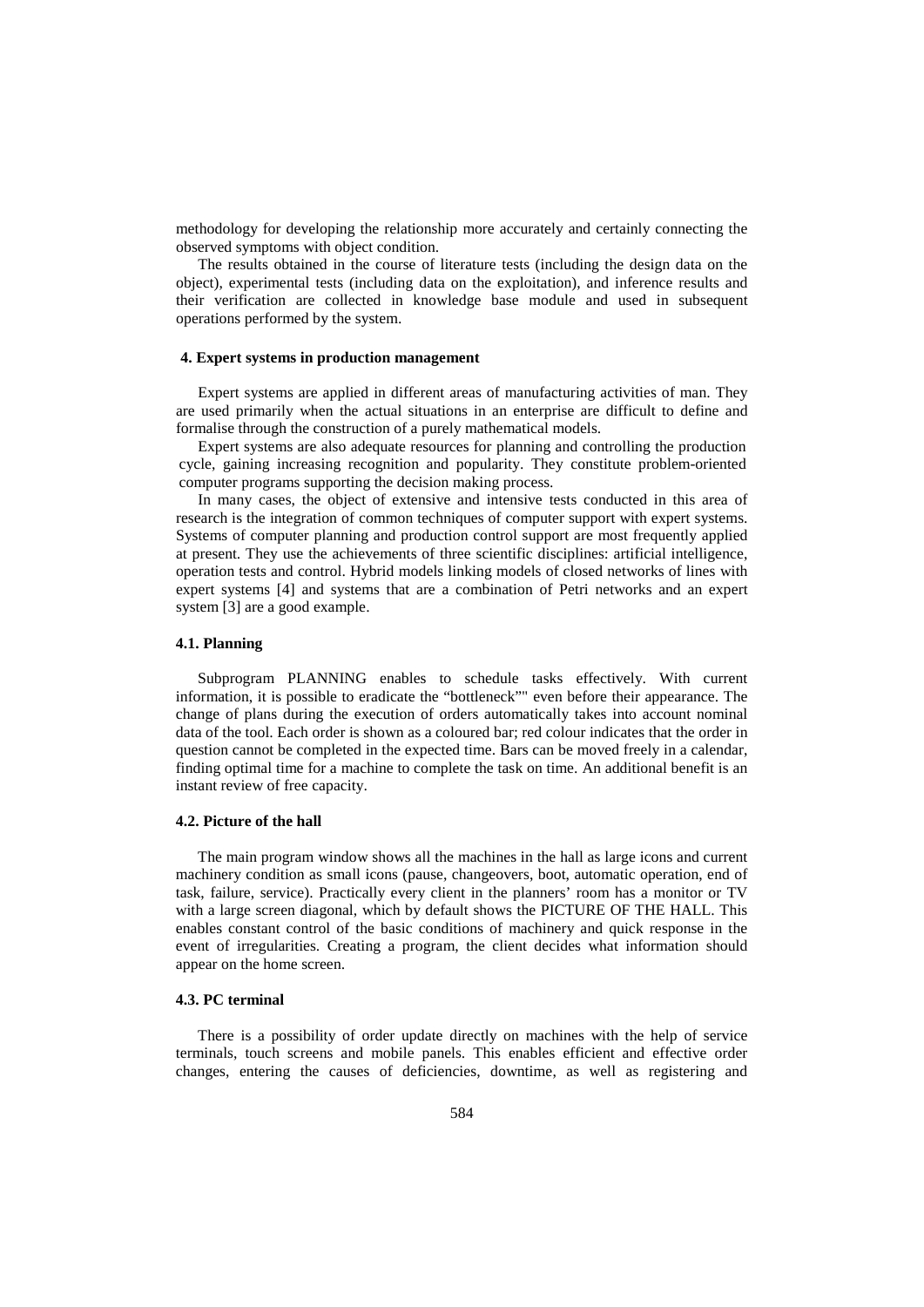unregistering staff. The best solution would be to equip the machines with a separate terminal; however, customers rarely choose this option due to significant costs. An optimal solution is one computer in a hall in an optimum point, used by operators. Figure 6 shows the program window running on a PC. Operators with password or access card have access to the computer located in the center of the hall.

| Production<br>$3$ ob                                                                           | 1244026-EG / 1244027-E (1)           | 盖                                                      | <b>Batch</b>                                                                                                       |                                 | WHERE THE PRODUCTS AND MANAGEMENT                                                                                             |                      |  |
|------------------------------------------------------------------------------------------------|--------------------------------------|--------------------------------------------------------|--------------------------------------------------------------------------------------------------------------------|---------------------------------|-------------------------------------------------------------------------------------------------------------------------------|----------------------|--|
| Part.                                                                                          | 1244026-EQ                           |                                                        | Parts de                                                                                                           | TRK END CAP LWR LH              |                                                                                                                               |                      |  |
| MINAT                                                                                          | 167                                  |                                                        | Mould desire:                                                                                                      | Track END CAP Lowes FLA.        |                                                                                                                               |                      |  |
| Material                                                                                       | <b>3416SCNULTURAL</b>                |                                                        | Material de                                                                                                        |                                 | ABS HAGNUM 3416SC NATURAL                                                                                                     |                      |  |
| Nominal values at start<br>Nominal piece<br>Good pieces<br>Screp<br>Nominal (sec).<br>Noncovey | <b>CAS OCO</b><br>yo.<br>49.00<br>īπ | T Downt (tec.)<br>$-00.00$                             | Current viskant<br>Actual short<br>Good pieces<br>Tiotal series:<br>Fluri-in some<br>Actual Isec1<br>Actual cavity | TEB<br>B<br>茜<br>西<br>2.70<br>压 | Deadlines<br>30.09.09.13-00<br>Skart of job<br>07.10.09.02.45<br><b>End of job</b><br>4 Days: 12:43 01<br><b>Finenich and</b> |                      |  |
|                                                                                                |                                      | Job status<br>Shehas<br>Total downtines<br>DAIC status | 27 Diago, 03:45:14                                                                                                 |                                 | Family mould job active. Machine stopped, no cause given<br>Number 4                                                          | ta en<br><b>foat</b> |  |

Fig. 6. A program window on a PC terminal

It is possible to enter occurrences such as:

- change of production batches,
- unlocking the control system,
- data transfer,
- printing labels,
- the assignment of production means,
- client-specific special functions.

Figure 9 presents various solutions of terminals that cooperate with ProSeS system. Quite often a client already has other types of terminals with an operating system which can be customized to support ProSeS system installed on the machine.

## **4.4. Process parameter management**

The program enables to control adjustable data, production parameters and limits of tolerance. It allows forwarding information on a process to the system of quality parameter management (CAQ) and automatically triggering an alarm when toleration limits are crossed. Figure 7 shows a window of a process parameter management system.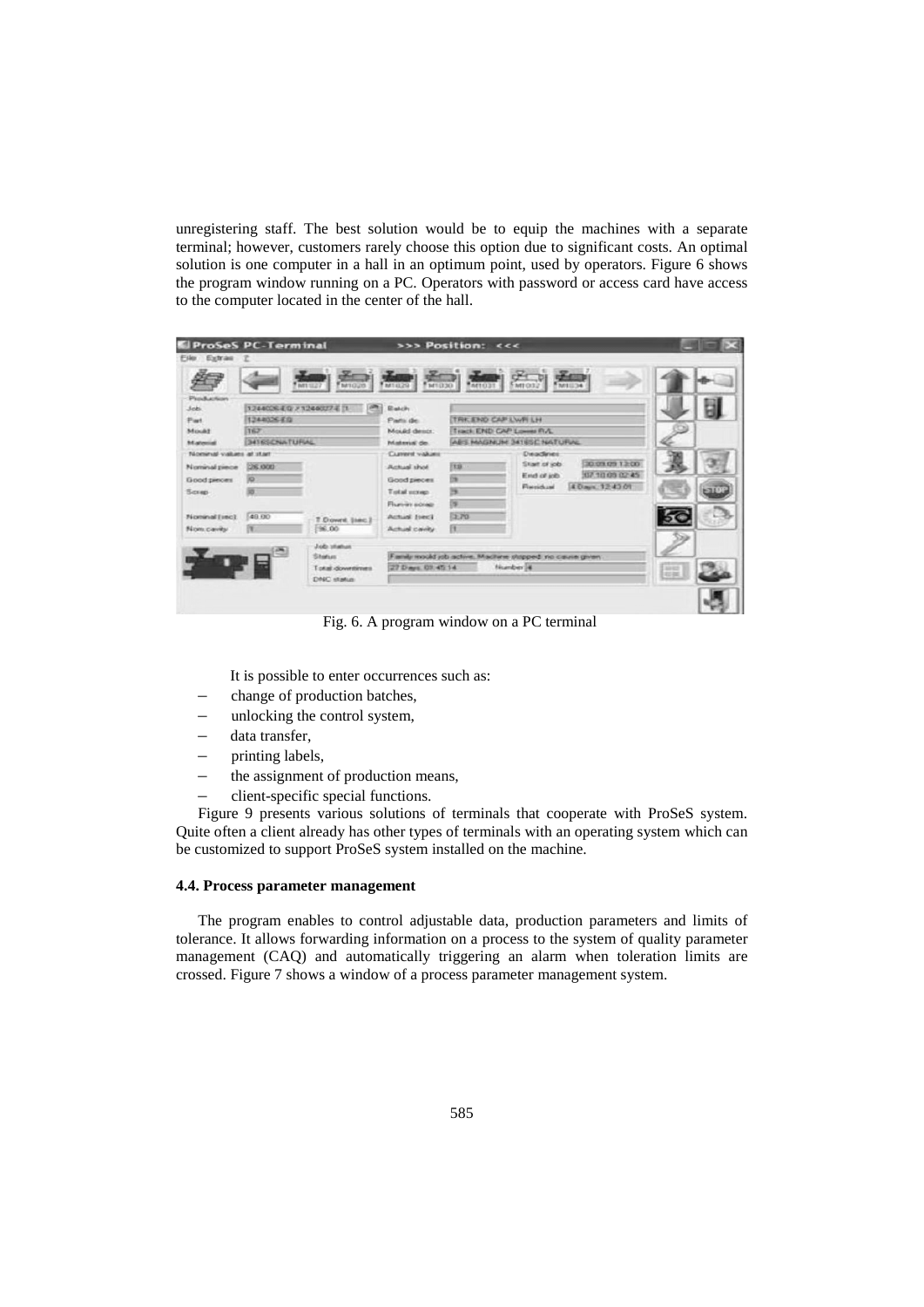

Fig. 7. A process parameter management system window

## **4.5. Evaluation of exploitation data registration**

The program allows compiling and comparing any number of process data for analysis. The data is presented in the form of a table or complex charts, mainly used to create reports from a specific period of production. Figure 8 shows such a program window.

# **4.6. Management (DNC)**

The Program allows managing adjustable data, parameters, and machinery software. The ability to upload programs to machines facilitates the operation in a large degree, eliminating actions that would have to be conducted at the desktop of machine control panel, i.e. entering parameters from the order card. With the help of computer, it is possible to automatically upload production parameters for a given tool. Starting the production on a given machine, after equipping it with a tool, the program automatically uploads production parameters into the machine.



Fig. 8. A program window

# **4.7. Maintenance**

The program monitors production means, periods between repairs and machine maintenance, moulds and peripheral devices. Thanks to the database with the number of worked hours and performed cycles, the program informs about the need to review or repair a machine before crossing limit values. The status of a given tool is also visible at the stage of production planning if an order may not exceed the number of cycles allowed prior to the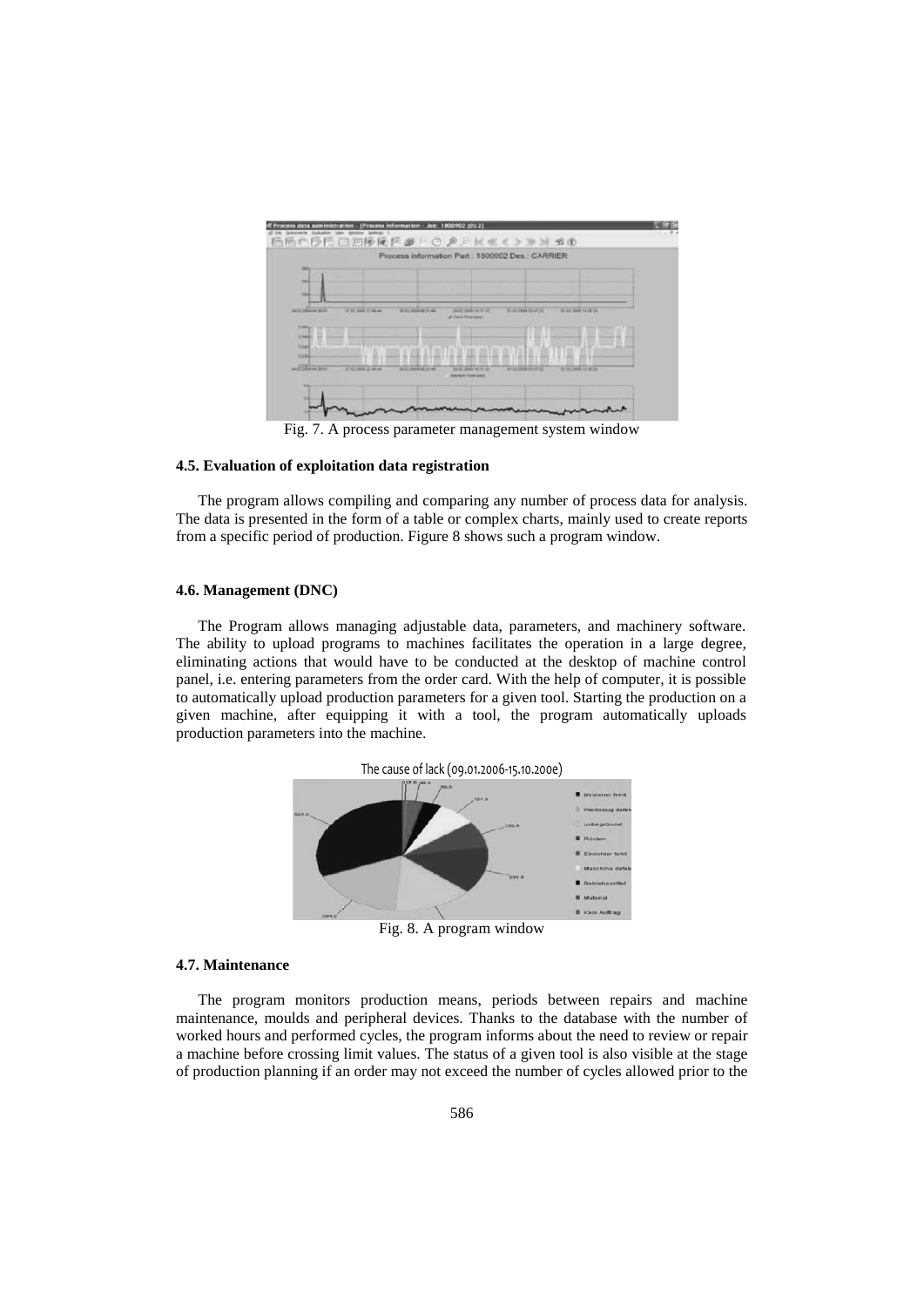|         |  |  |  | closest review and the operator will be informed about it. Figure 9 shows the program |  |  |  |  |
|---------|--|--|--|---------------------------------------------------------------------------------------|--|--|--|--|
| window. |  |  |  |                                                                                       |  |  |  |  |
|         |  |  |  |                                                                                       |  |  |  |  |

| Service plan     | Iъ                                  | Moold 107 |                  |  |                |  |  |  |
|------------------|-------------------------------------|-----------|------------------|--|----------------|--|--|--|
|                  |                                     |           |                  |  |                |  |  |  |
| Module.          | Service plan - Information          |           |                  |  |                |  |  |  |
|                  |                                     | DWP.      |                  |  |                |  |  |  |
| Basis (unit)     |                                     | Shot      |                  |  |                |  |  |  |
| Display unit     | Shot                                |           |                  |  |                |  |  |  |
| Eactor           | n                                   |           |                  |  |                |  |  |  |
|                  |                                     |           |                  |  |                |  |  |  |
|                  |                                     |           |                  |  |                |  |  |  |
| Auctions:<br>SMO | <b>Stemark</b><br>Small Maintenance |           | Interval<br>2700 |  | Dielote        |  |  |  |
| GMA              | General Maintenance                 |           | 50000            |  | lingert.       |  |  |  |
|                  |                                     |           |                  |  | Change         |  |  |  |
|                  |                                     |           |                  |  | Mary.<br>Plan. |  |  |  |
| æ                |                                     |           |                  |  |                |  |  |  |
|                  |                                     |           |                  |  |                |  |  |  |
|                  |                                     |           |                  |  |                |  |  |  |

Fig. 9. Maintenance program window

# **5. Conclusion**

Programs for production management such as ProSeS support company business in a variety of ways. First of all, their implementation improves making key decisions in a company. This takes place due to the fact that the system collects the most important business information in one spot. Owing to such a monitoring of business processes in a company, it is easier to adjust company strategies. Constant control over the process of execution of orders, both cost- and time wise, is very important. One can decide decisions that result in company better adjustment to the requirements of the market more quickly. This is very important because nowadays the speed of response to market changes is crucial in the fight for a good position in the branch.

The system collects data from various company departments, so that instant reaction to current market demand is possible. In addition, the software enables to coordinate activities related to an optimal use of resources, both human and material, and to keep a minimum stock level. The implementation also contributes to the fact that it is possible to plan on many levels. After a successful implementation of the system, the circulation of documents in a company is also streamlined.

All important documents can be sent at express pace of both internally and between company's external partners. In addition, an automation of logistic processes is a considerable benefit.

#### **References**

- 1. Szczepkowski Ł.: The rationalization of the economy service the repair machine engines. The works of the qualifying study, under the hearts B. Żółtowski. UTP 2010, Bydgoszcz.
- 2. Ławrynowicz A.: The management production in the cell of the net of deliveries with the use of the system ekspert and the genetic algorithm. The School publishing houses ATR, 2006, Bydgoszcz.